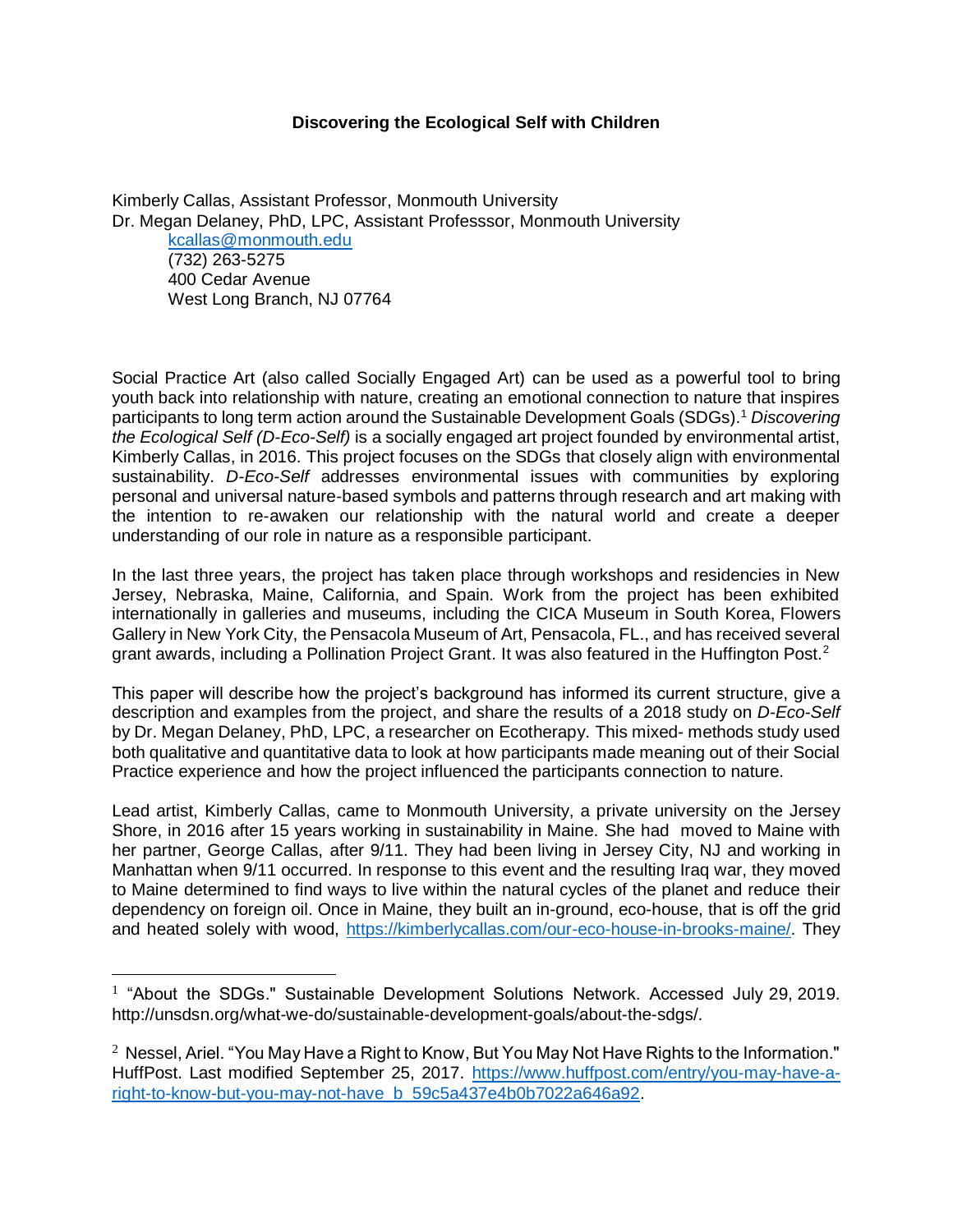then co-founded a sustainability institute called Newforest, with Russell and Andrea Read, https://kimberlycallas.com/newforest-institute/.

Newforest Institute, in Brooks, Maine, provided opportunities for research and education in sustainability to a broad range of the community, including school children, college students, energy auditors and permaculture gardeners. (Permaculture uses the study of ecology to seek ways that humans can have access to food, energy, and shelter in a sustainable way).

They founded Newforest guided by the belief that "to restore to the human community its ability to see itself as nature, embedded within the larger landscape, is a fundamental and indispensable act of environmental restoration." Seeing ourselves as nature "allows us to act more often in concert with nature, creating in both the built environment and natural worlds systems that would allow the human community to meet its needs in ways that promote sustainable ecological health."<sup>3</sup>

Through working with the community and interns at Newforest, Callas realized it was our more emotional connections to nature, rather than the ecological data, that instigated systemic sustainable behaviors and change. Working at Newforest impacted her decision to start D-Eco-Self and helped inform how the project is structured. She learned many things through sustainability that guide *D-Eco-Self's* current work.

One of the key learnings was that people have a hard time relating to the environmental data. Data did not seem to inspire the actions that are needed to address the vast environmental issues. Action was more readily had when a person already had a previous relationship with the land, location, or species. For example, despite political leanings, a person that fished in a stream as a child with their father will go out of their way, working evenings and weekends and organizing others, to protect that specific stream. This is a disconnect between data and emotion, or what applied philosopher and fellow at the Centre for the Understanding of Sustainable Prosperity, at the University of Surre, Johathan Rowson, calls the facts and the feelings. "This crisis of climate change, in particular, is a crisis of disconnection between 'the facts and the feelings'. We know something is true; we don't feel it's true. We don't live as if it's true. ... We speak as if we believed it, but it's not obvious from our behavior and the way we vote and what we campaign for, how we talk, that we accept this as a real problem."<sup>4</sup> So, the question becomes: how can we connect facts and feelings and help people re-find or create meaningful connections to nature that will enliven environmental action? It was Callas' hope to re-awaken these connections that led her to 'the ecological self' work.

The second key learning that inspired D-Eco-Self is the idea that 'we need artists at the table.' At Newforest, and at the other organizations Callas joined to further the sustainability mission, she served on boards that were working on large social issues with people from different fields: economists, bankers, tech innovators, scientists, and city and state government officials. She saw firsthand how bringing together arts and a variety of fields through interdisciplinary collaborations

<sup>3</sup> Read, A., Callas, G., Maseychik, T., Callas, K., Kekacs, A., Read, R., Lilieholm, R. J.. "Newforest Institute: Restoring Habitat for Resilience and Vision in the Forested Landscape." Ecosystems and Sustainable Development VII., WIT Press, 2009, pp. 427–428.

<sup>4</sup> "Jonathan Rowson - Integrating Our Souls, Systems, and Society." *The On Being Project* (podcast). July 18, 2019. https://onbeing.org/programs/jonathan-rowson-integrating-oursouls-systems-and-society/.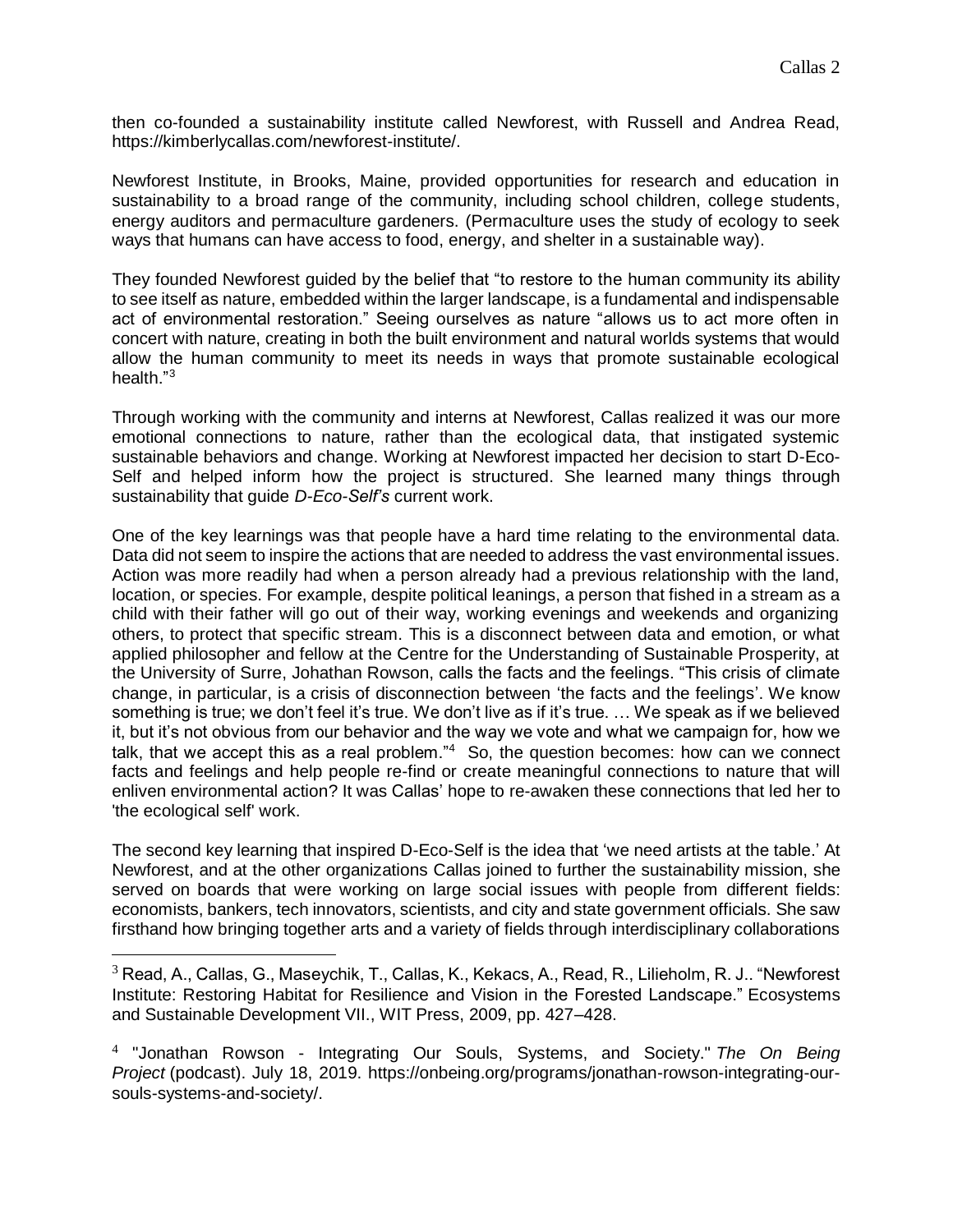fosters rich, creative, innovative environments. She found working with different types of thinking and working styles an inspiring and fruitful experience, but what she had not anticipated was the value she brought to the boards, not as a community organizer or sustainability specialist, but as an artist.

While working with communities, Callas saw how artists bring an important set of skills that help facilitate social change. The University of Central Lancashire's 2011 study *New Model Visual Arts Organizations & Social Engagement* helps articulates why this is so. Their research has offered insights into the ways in which transformation takes place in socially engaged practice. "It does this by creating new, shared forms for the expression of individual and collective feeling, while sustaining a critical consciousness. Based on the empirical data, the report identifies and illustrates dimensions of this transformative practice.

There are several ways in which socially engaged arts practice enable people to envisage how things might be different. These depend on the function of the artwork or artistic process as an 'aesthetic third.' The aesthetic third is conceptualized in the report. In summary it enables:

- *a point of symbolization and communication between those who engage with the artwork*
- *articulation of 'inner' individual experience with a shared culture*
- *alternation between embeddedness and critical distance which supports the thinking needed to conceive of change*
- *the creative illusion needed to see how things can be different*
- *the quality of attention needed to sustain emergence, ambiguity, and complexity*
- *the development of new visual and performative languages needed to experience and represent the world from a different point of view." <sup>5</sup>*

To achieve the SDGs, it is well known that we must work across disciplines and across borders, but before Callas did not understand the value that artists bring to this work. When she first moved to Maine, she did not know if she should be an artist anymore. After 9/11, did art really *do any good? Did it matter?* But as she started getting more involved in helping people re-connect to nature in meaningful ways, art became a powerful connection making tool and way to share that connection with others and she wanted to bring this experience to her students and future artists.

Callas took these key components from her work in sustainability and began combining science and meaning-making through contemplative art making and founded D-Eco-Self in 2016 as an interdisciplinary Social Practice project.

<sup>5</sup> Froggett, Lynn, Robert Little, Alastair Roy and Leah Whitaker. *New Model Visual Arts Organizations & Social Engagement*. Preston: Psychosocial Research Unit, University of Central Lancashire, 2011. 8.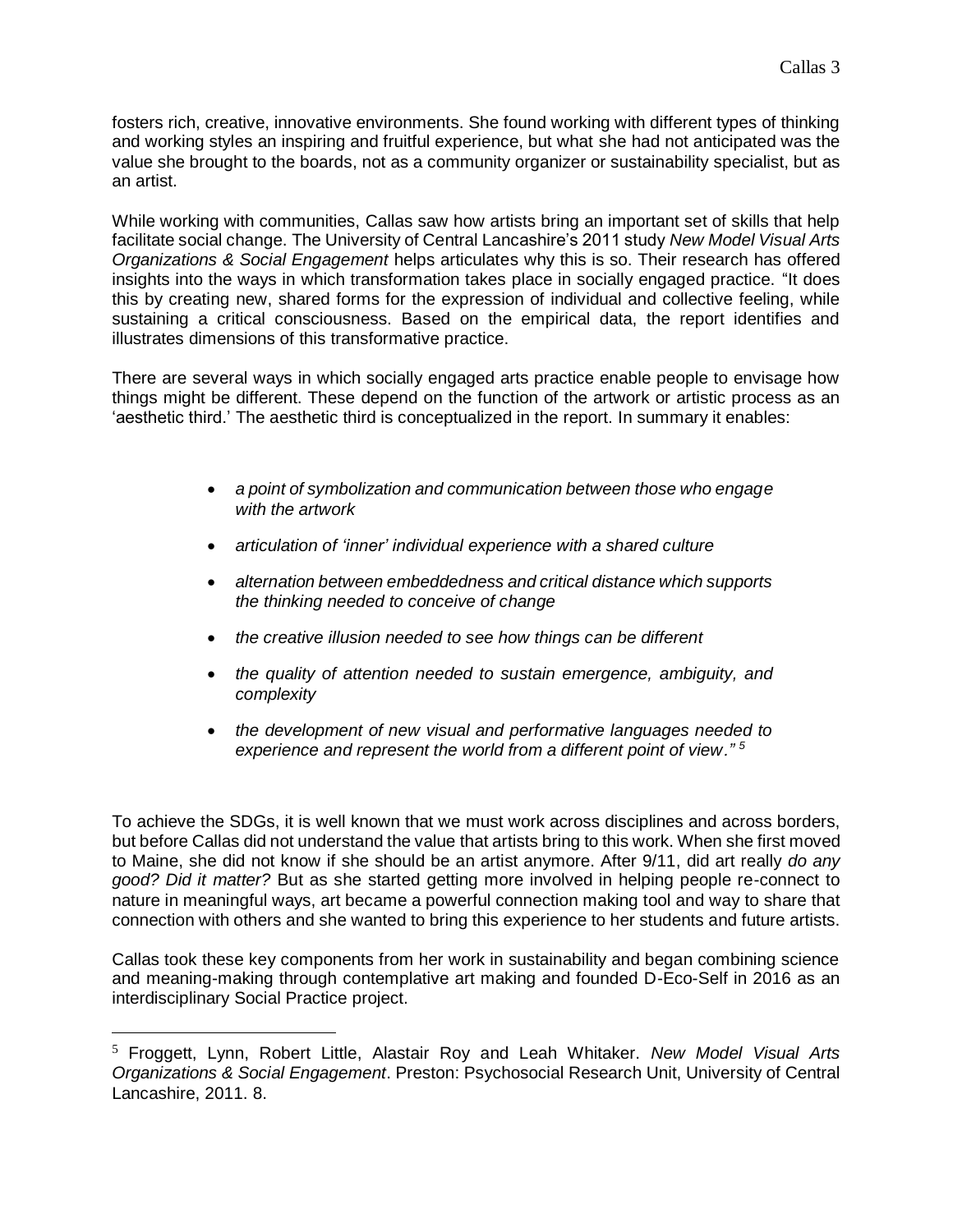## **DISCOVERING THE ECOLOGICAL SELF**

[https://discoverecoself.org/,](https://discoverecoself.org/) video:<https://youtu.be/XULycYn3b0I>

Discovering the Ecological Self is a collaboration with artists, college students, faculty, community non-profits, volunteers and, of course, nature. Current collaborators include: **[Aslan Youth](https://aslanyouth.org/)  [Ministry](https://aslanyouth.org/)**, faculty and students from the Art and Science Department at Monmouth University, and environmental volunteers and activists. The project is organized around course work, afternoon workshops, and field research, as well as, group and individual research projects and art making. Students from Monmouth's AR218 participate as part of their Sculpture 2 credit and receive a Gen Ed Service Learning designation for the course.

Aslan Youth Ministry is a local non-profit that works with at-risk children from Asbury Park to Red Bank, New Jersey. The results from the following study focus on the middle-school aged students from Aslan. Aslan brings 6 to 10 students a year to a series of D-Eco-Self workshops lead by Callas and a team of Monmouth Art and Science Students. The workshops are held on and off campus and are supported in part by a Pollination Project Grant, the Monmouth Service Learning Faculty Fellows, and the Urban Coast Institute.

During D-Eco-Self workshops, participants explore how humans relate to place by looking at significant personal and universal symbols and images from nature, researching them through historical, scientific, and symbolic lenses and then making artwork that responds to what they have discovered. Through the process, participants remember significant, meaningful, connections to nature and develop meaningful new ones. How this is done can vary greatly depending on the topic, the community and the type of artwork being made. Dr. Delaney's research on D-Eco-Self around 'meaning-making' is helping Callas refine ideas and come up with new approaches.

A website has been created that has examples of workshops from the last three years, [https://discoverecoself.org/.](https://discoverecoself.org/) Though D-Eco-Self facilitates afternoon or day long workshops around the ecological self at conferences and with various communities that focus on individual symbols from nature, when they work with the Aslan Youth group they choose a theme for the year that becomes the overriding symbol. Some of the artwork presented on the website is based on the themes of "2017 Nature's Patterns", "2018 Ocean", and "2019 Trees".

During a semester, Aslan youth will attend 6-8 D-Eco-Self workshops and field trips. During the workshops, they focus on that year's theme and different symbols contained within the theme. With the 2019 Tree symbol, they also looked at the symbol of the seed, roots and branching and related tree rings to life lines.

The workshops start with three five-minute presentations. Science students give a talk on the science that is related to the symbol. For example, they may present on tree seeds, reproductions, and growth. Social Practice students will then give a short talk about the topic as a symbol and how people have made meaning from the topic. For example, they might talk about how a seed can represent potential and look at how seeds are represented in artwork, poetry, and in basic language, as in "Let me plant this seed…' as a way of presenting a new idea to someone. The Archive for Research in Archetypal Symbolism's database and the Google Cultural Institute are some of the databases used for art and other cultural images. Art students or Callas will then give an art demonstration on whatever technique they are going to use that day. They have used drawing, clay, collage, printmaking, rubbings, plant pressings, scrolls and 3D printing.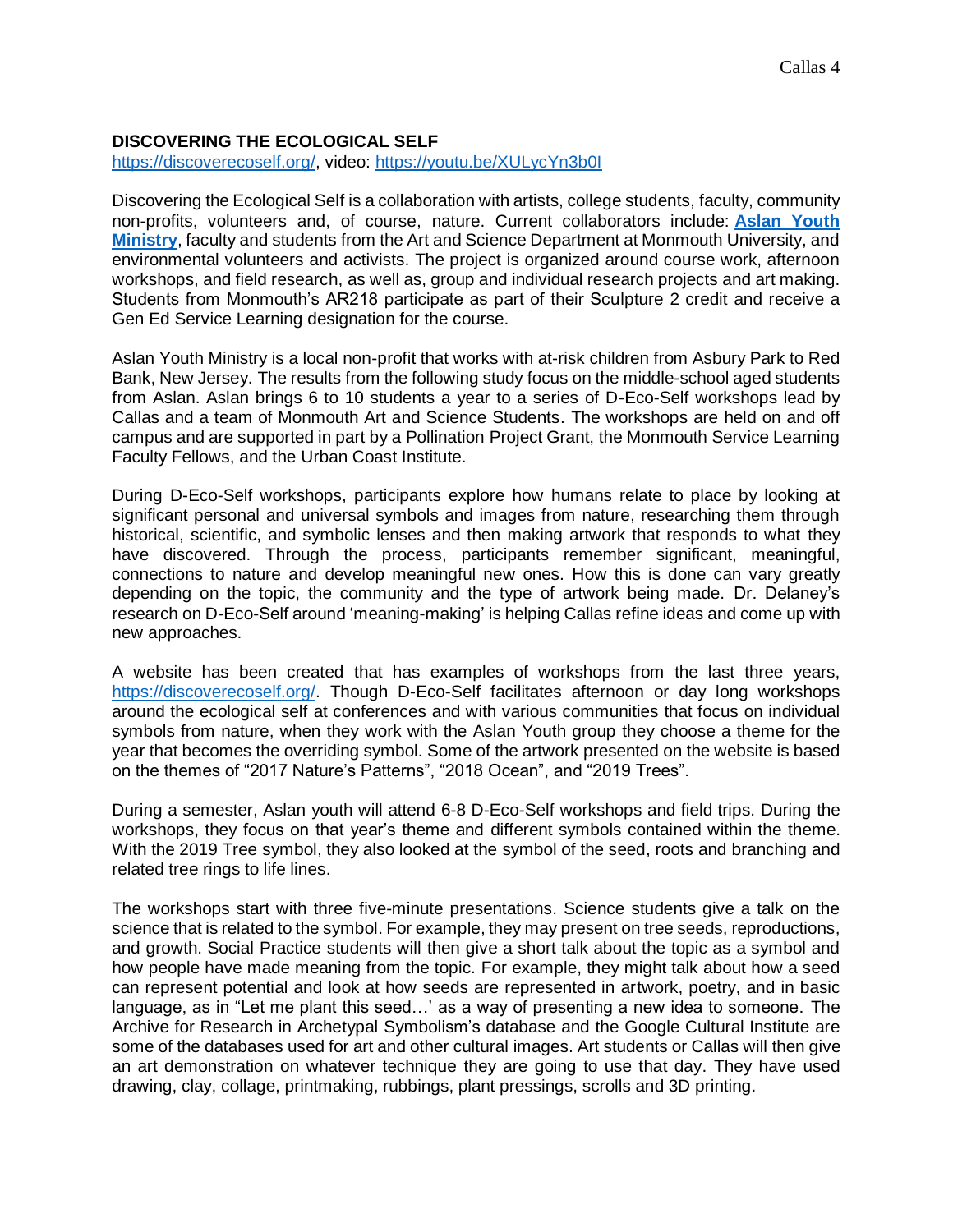The topic is then related back to the individual in some way. For example, with the seeds, they asked the youth what is something they are trying to 'grow' in their lives. Therefore, addressing the seed as symbol. Then they, all together, make artwork that combines and synthesizes what they have learned through the presentations and conversation. For the seed project, they made scrolls with drawings of seeds growing into imaginary plants that contained what they wanted to grow: 'better grades,' 'basketball skills,' etc. This brings a personal element to the universal symbol. The scroll now acts as the 'aesthetic third' where the inner experience becomes part of the shared culture. Again, from the New Model study: "The aesthetic third contains both something of the individual and something of the world, meaningfully conjoined. It is in the link – the experience of being meaningfully conjoined with a bit of the world that well-being resides…not just the discovery of something new, ... but the discovery of a personal relationship to something new – an enriching expansion of relational possibilities." <sup>6</sup>

At the end of the year, there is an exhibit with an installation that brings together the topics covered throughout the semester. At some point in the semester, they also pair an environmental action with the topic, for example, planting trees.

For 2019 Trees installation exhibit, the participants decided that they wanted to focus on trees' ability to produce oxygen and called their installation "Oxygen is Important". To mimic the light effects of walking through a forest, the art students and the Aslan youth built an  $8' \times 6' \times 8'$  tall structure out of branches and leaves. Instead of hanging fruit, they hung oxygen masks. A simple but powerful statement.

By creating a new shared culture together, participants actively practice envisioning a better future and then work towards creating it. The artwork becomes a holder of this vision and can act as an ongoing stimulus and way to share the ideas and visions with others. It can also act as a catalyst to bring diverse groups together to help accomplish these goals. For example, D-Eco-Self brings together university faculty and students from various fields, nonprofits, school aged children, artists, activists, and volunteers around environmental issues.

In 2018, to learn more about the effect the project was having, Dr. Megan Delaney, PhD, LPC, assistant professor in professional counseling at Monmouth University and eco-therapist offered to conduct a study. This study was partially funded through an Urban Coast Institute grant.

# **D-Eco-Self Study by Dr. Megan Delaney, PhD, LPC**

This mixed method study on D-Eco-Self investigated the experiences of 7 adolescents after exposure to this experiential nature-based art service-learning project. Qualitative data from focus group coding revealed the adolescent students' domains included the enjoyment of experiential learning and a deeper connection to nature. Pre and post test data using a connection to nature inventory showed that participants increased in overall connection to nature with significant results within the responsibility for nature domain. These findings highlight the benefits of nature-based socially engaged initiatives and the impact on children's' engagement in environmental responsibility

One of the byproducts of our changing world is our migration indoors as nearly 90% of our time

<sup>6</sup> Froggett, *New Model,* 98.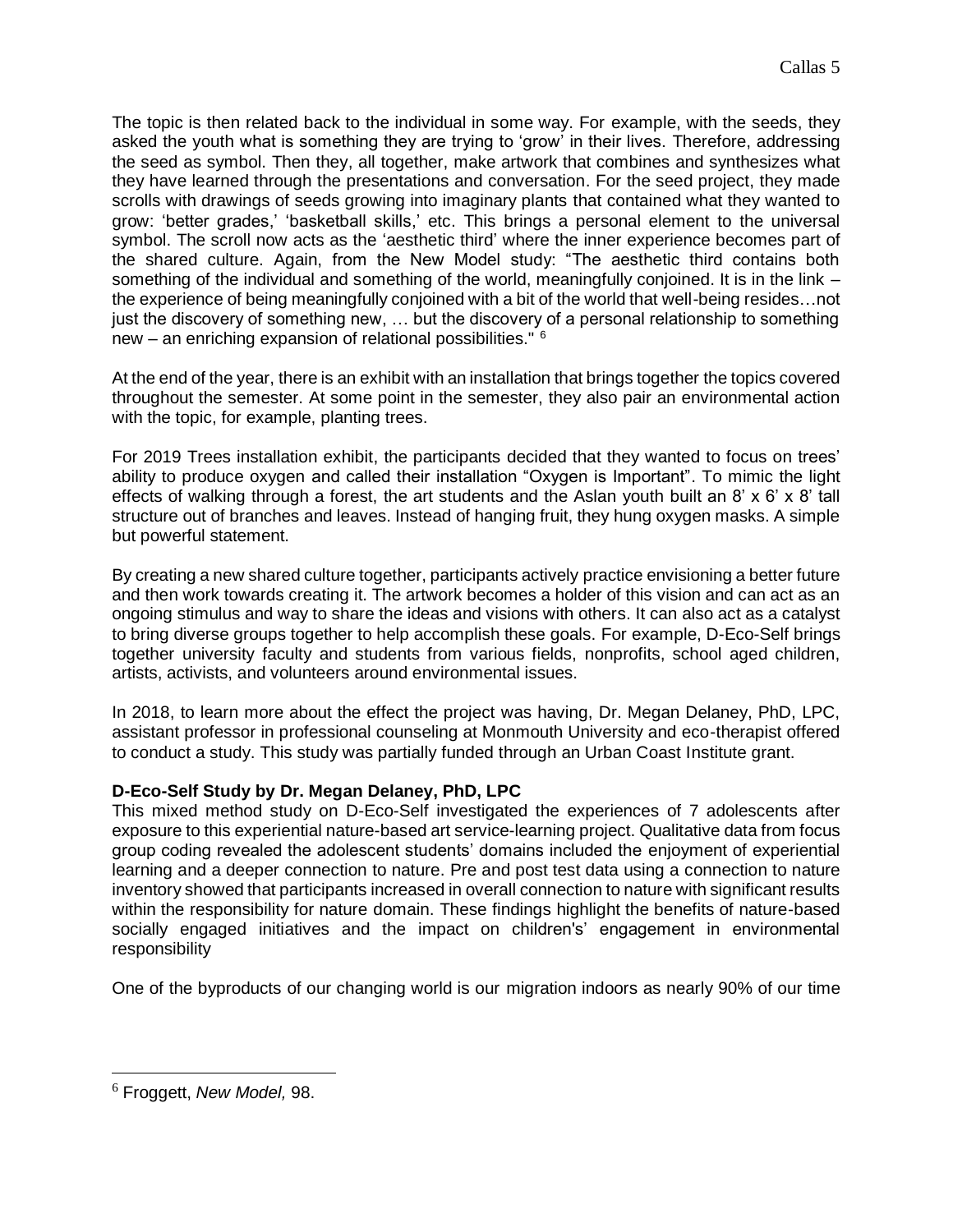is now spent inside.<sup>7</sup> Research over the past several decades indicates that exposure to the natural world helps foster a deeper and more meaningful relationship with nature. A strong personal relationship with nature is linked to long-term advocacy efforts in support of the survival of the planet.<sup>8</sup> With less exposure to the nature world, how do we cultivate a meaningful relationship with nature?

The *Discovering the Ecological Self* Social Practice project is centered around reconnecting children with the world around them. The part of the study presented here involves local children from a mostly immigrant and lower-income community who participated in a semester-long interactive experience. At the end of the program, the children designed and created their own personal ecological masks.

# **Methodology**

Qualitative inquiry through a phenomenological approach explored how students made meaning of their work during the D-Eco-Self project. A sense of meaning correlates with many helpful factors including emotional health, overall well-being, and engagement in academic work.<sup>9</sup> A postintervention focus group after the last session was coded with a phenomenological lens. Themes were identified from the student experiences during the project. Quantitative inquiry explored participants'' connection to the natural world via several domains using the Connection to Nature Index;<sup>10</sup> a validated 'trait' measure inventory developmentally appropriate for ages 8 through 12.<sup>11</sup>

## **Examples from the Qualitative Results:**

Enjoyment of Experiential Learning

[This project] *open our minds about how art and nature... to how art and nature are connected.*

[This project was] *exciting; different; fun; new. I mean, I like never did this stuff before, they don't teach you this stuff in school.*

#### Deeper Connection to Nature

 $\overline{a}$ 

[This experience has made me think differently about] *how valuable nature is and how we have to stop hurting it.*

 $7$  Thorp, A. A., Owen, N., Neuhaus, M., & Dunstan, D. W. (2011). Sedentary behaviors and subsequent health outcomes in adults: a systematic review of longitudinal studies, 1996–2011. *American journal of preven4ve medicine*,*41*(2), 207-215.

<sup>8</sup> Hinds, J., & Jordan, M. (2016). Ecotherapy: theory, research, and practice. Palgrave Macmillan, New York. NY.

<sup>9</sup> Schwarz, J. E. (2016). Meaning-making in early adolescence: Practices and perspectives of school counselors. The Journal of Counselor Preparation and Supervision, 8(2) doi:10.7729/82.1174

<sup>&</sup>lt;sup>10</sup> Cheng, J. C., & Monroe, M. C. (2012). Connection to nature: Children's affective attitude toward

nature. Environment and Behavior, 44(1), 31-49. doi:10.1177/0013916510385082

<sup>&</sup>lt;sup>11</sup> Bragg, R, Wood, C. Barton, J. & Pretty, J. (2013). Measuring connection to nature in children aged 8-12. A robust methodology for the RSPB. Retrieved from the Royal Society for the Protection of Birds website: heps://www.rspb.org.uk/globalassets/downloads/documents/ positions/education/measuring-connection- to-nature-in-children-aged-8---12---methodology.pdf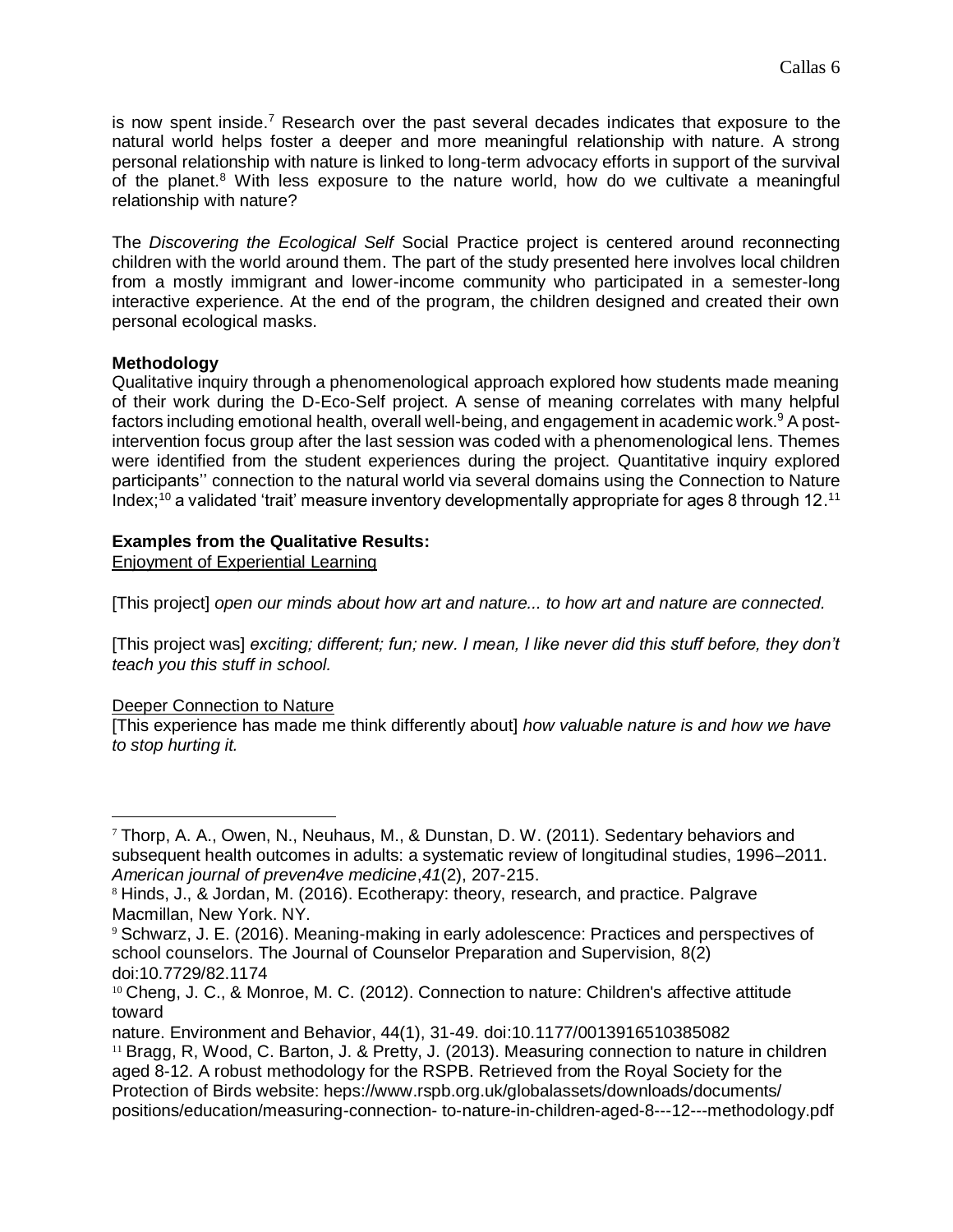*I* can be an example [to] other people and show them how they can make a change too. I will be *the change!*

*I'll take care of nature better. I didn't realize how much we have an impact on it.*

[This project helped me in] *realizing how valuable, like how valuable life is.*

| <b>Connection to Nature Scale</b>     | <b>Pretest</b><br>Mean (SD) | <b>Posttest</b><br>Mean (SD) | ŧ<br>value | p<br>Value |
|---------------------------------------|-----------------------------|------------------------------|------------|------------|
| <b>Overall Connection to Nature</b>   | 3.77(.45)                   | 3.99(33)                     | $-1.56$    | .17        |
| <b>Enjoyment of Nature subscale</b>   | 3.64(.60)                   | 3.67(0.49)                   | $-14$      | 89         |
| <b>Empathy for Creatures subscale</b> | 4.36(.54)                   | 4.61(.32)                    | $-1.32$    | .23        |
| <b>Sense of Oneness subscale</b>      | 4.09(.49)                   | 4.33(43)                     | $-1.05$    | 33         |
| Sense of Responsibility subscale      | 4.00(0.47)                  | 4.48(.57)                    | $-2.71$    | $.04*$     |

1= Strongly Disconnected, 2 = Disconnected; 3 = Neutral; 4 = Connected; 5 = Strongly Connected/

These initial results further emphasize how Social Practice can be its own high impact pedagogy. Though a small data set, the study, showed that both Monmouth students and the Aslan youth showed a deep connection to the nature content, enjoyed high performing collaborations with a variety of disciplines, found they could engage across differences, and developed their ability to co-create. Though in its beginning phases, the Social Practice project Discovering the Ecological self, is seen here as a relevant, and possibly simple way, to reconnect humans with nature and to introduce interdisciplinary collaboration across campuses and communities around environmental issues and the SDGs.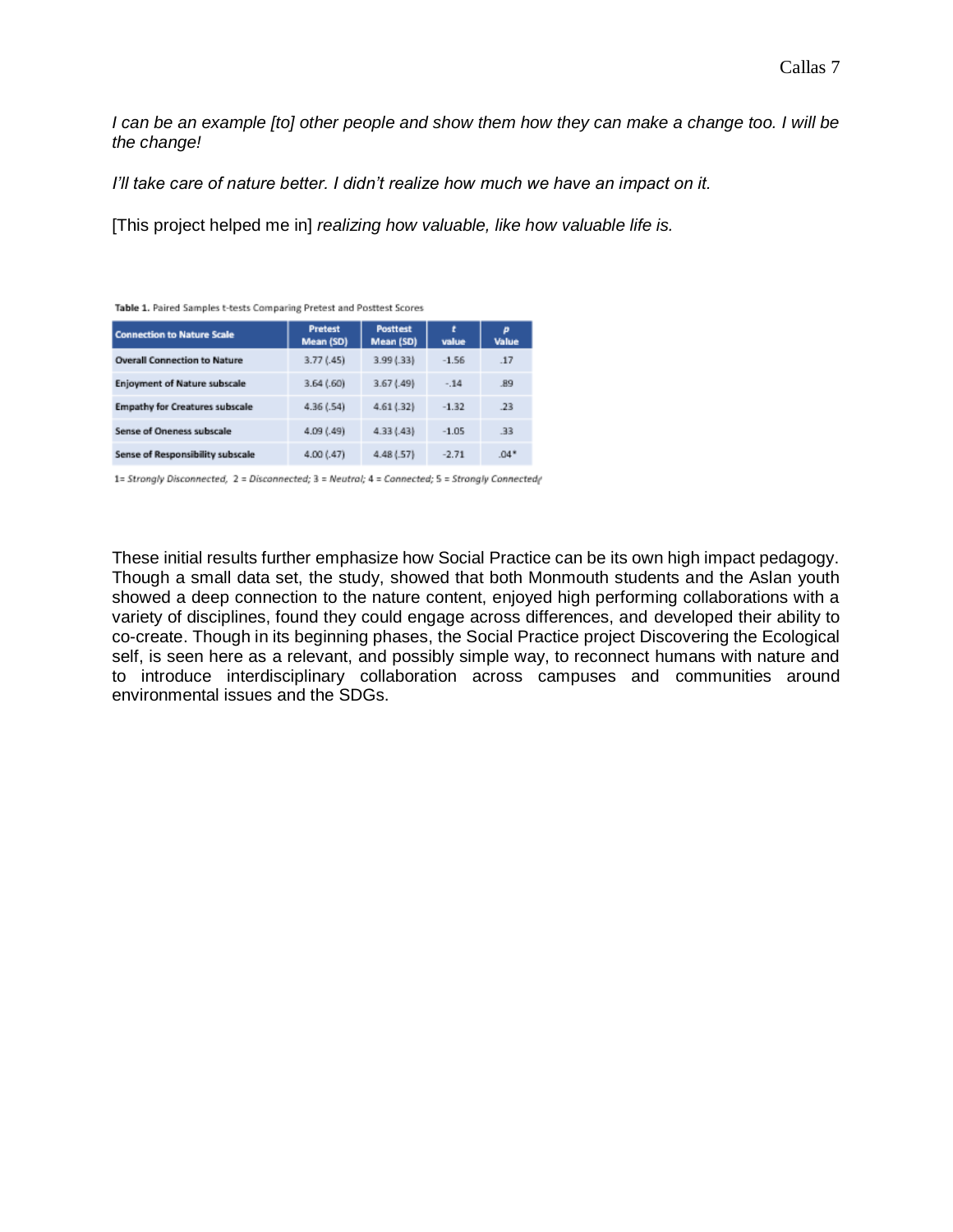#### **Notes**

1. "About the SDGs." Sustainable Development Solutions Network. Accessed July 29, 2019. [http://unsdsn.org/what-we-do/sustainable-development-goals/about-the-sdgs/.](http://unsdsn.org/what-we-do/sustainable-development-goals/about-the-sdgs/)

2. Nessel, Ariel. "You May Have a Right to Know, But You May Not Have Rights to the Information." HuffPost. Last modified September 25, 2017. [https://www.huffpost.com/entry/you](https://www.huffpost.com/entry/you-may-have-a-right-to-know-but-you-may-not-have_b_59c5a437e4b0b7022a646a92)[may-have-a-right-to-know-but-you-may-not-have\\_b\\_59c5a437e4b0b7022a646a92.](https://www.huffpost.com/entry/you-may-have-a-right-to-know-but-you-may-not-have_b_59c5a437e4b0b7022a646a92)

3. Read, A., Callas, G., Maseychik, T., Callas, K., Kekacs, A., Read, R., Lilieholm, R. J.. "Newforest Institute: Restoring Habitat for Resilience and Vision in the Forested Landscape." Ecosystems and Sustainable Development VII., WIT Press, 2009, pp. 427–428.

4. "Jonathan Rowson - Integrating Our Souls, Systems, and Society." *The On Being Project* (podcast). July 18, 2019. [https://onbeing.org/programs/jonathan-rowson-integrating-our](https://onbeing.org/programs/jonathan-rowson-integrating-our-souls-systems-and-society/)[souls-systems-and-society/.](https://onbeing.org/programs/jonathan-rowson-integrating-our-souls-systems-and-society/)

5. Froggett, Lynn, Robert Little, Alastair Roy and Leah Whitaker. *New Model Visual Arts Organizations & Social Engagement*. Preston: Psychosocial Research Unit, University of Central Lancashire, 2011. 8.

6. Froggett, *New Model,* 98.

7. Thorp, A. A., Owen, N., Neuhaus, M., & Dunstan, D. W. (2011). Sedentary behaviors and subsequent health outcomes in adults: a systematic review of longitudinal studies, 1996–2011. *American journal of preven4ve medicine*,*41*(2), 207-215.

8. Hinds, J., & Jordan, M. (2016). Ecotherapy: theory, research, and practice. Palgrave Macmillan, New York. NY.

9. Schwarz, J. E. (2016). Meaning-making in early adolescence: Practices and perspectives of school counselors. The Journal of Counselor Preparation and Supervision, 8(2) doi:10.7729/82.1174

10. Cheng, J. C., & Monroe, M. C. (2012). Connection to nature: Children's affective attitude toward nature. Environment and Behavior, 44(1), 31-49. doi:10.1177/0013916510385082

11. Bragg, R, Wood, C. Barton, J. & Pretty, J. (2013). Measuring connection to nature in children aged 8-12. A robust methodology for the RSPB. Retrieved from the Royal Society for the Protection of Birds website: heps://www.rspb.org.uk/globalassets/downloads/documents/ positions/education/measuring-connection- to-nature-in-children-aged-8---12---methodology.pdf